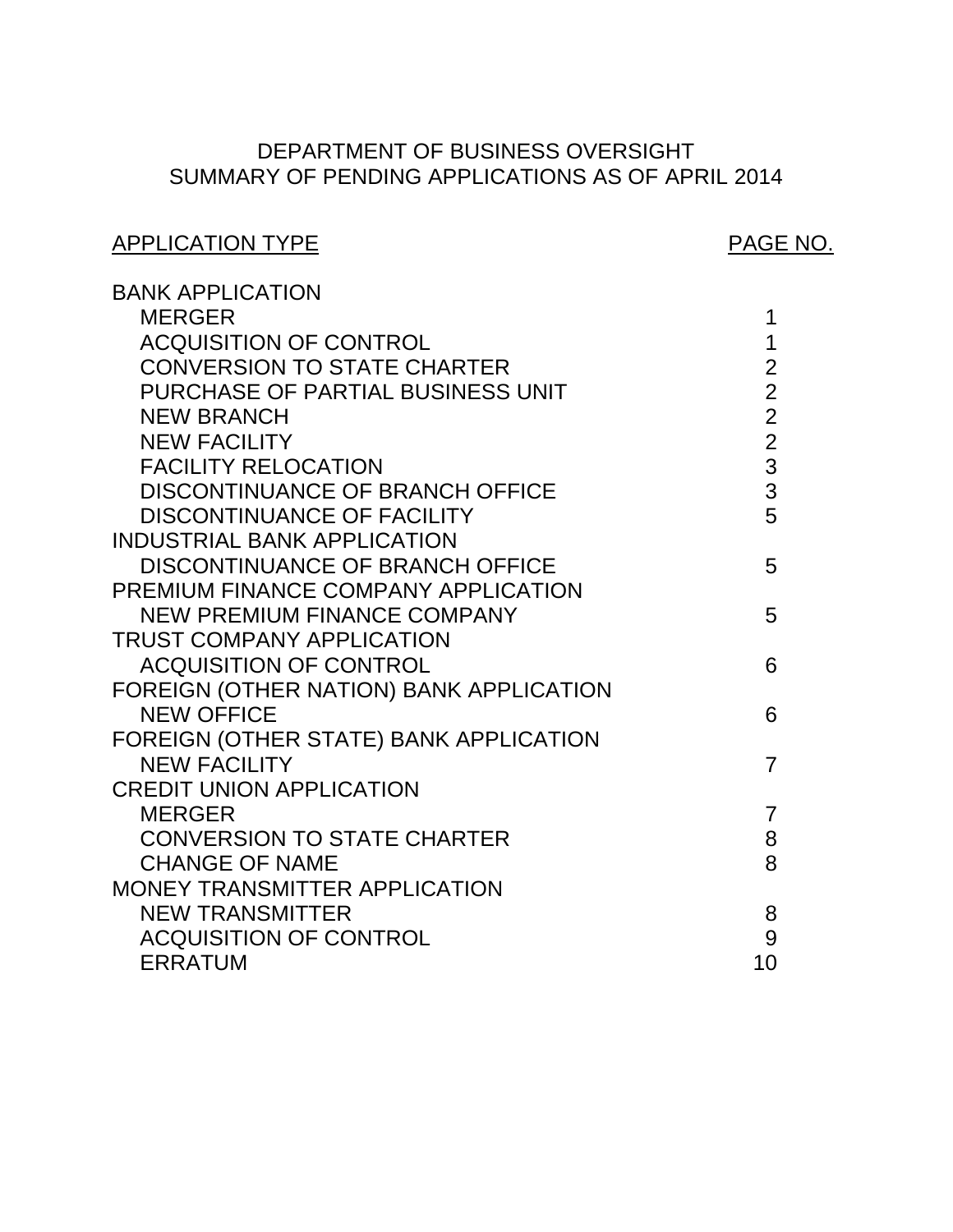#### <span id="page-1-0"></span>**MERGER**

#### **Approved: 2 Effected: 2**

 AMERICAN SECURITY BANK, Newport Beach, to merge with and into CITIZENS BUSINESS BANK, Ontario Filed: 3/14/14 Approved: 4/21/14

 CAPITALSOURCE BANK, Los Angeles, to merge with and into, PACIFIC WESTERN BANK, Los Angeles Filed: 9/12/13 Approved: 12/17/13 Effected: 4/7/14

 COMMUNITY BANK OF SAN JOAQUIN, Stockton, to merge with and into BAY COMMERCIAL BANK, Walnut Creek Filed: 3/11/14 Approved: 4/22/14 Effected: 4/25/14

 MISSION OAKS NATIONAL BANK, Temecula, to merge with and into ALTAPACIFIC BANK, Santa Rosa Filed: 2/28/14 Approved: 4/22/14

### **ACQUISITION OF CONTROL**

### **Filed: 2 Approved: 1**

 CARPENTER BANK PARTNERS, INC., CCFW, INC. DBA CARPENTER & CARPENTER COMMUNITY BANCFUND-A, L.P. AND CARPENTER COMMUNITY BANCFUND-CA, L.P., to acquire control of HERITAGE OAKS BANCORP and HERITAGE OAKS BANK COMPANY, CARPENTER FUND MANAGER GP, LLC, CARPENTER FUND MANAGEMENT COMPANY, LLC, CARPENTER COMMUNITY BANCFUND L.P., Filed: 2/6/14 Approved: 2/18/14

 COMMUNITIES FIRST FINANCIAL CORPORATION, to acquire control of FRESNO FIRST BANK Filed: 4/24/14

 REDWOOD EQUITY PARTNERS, INC., to acquire control of AMERICA CALIFORNIA BANK Filed: 1/23/14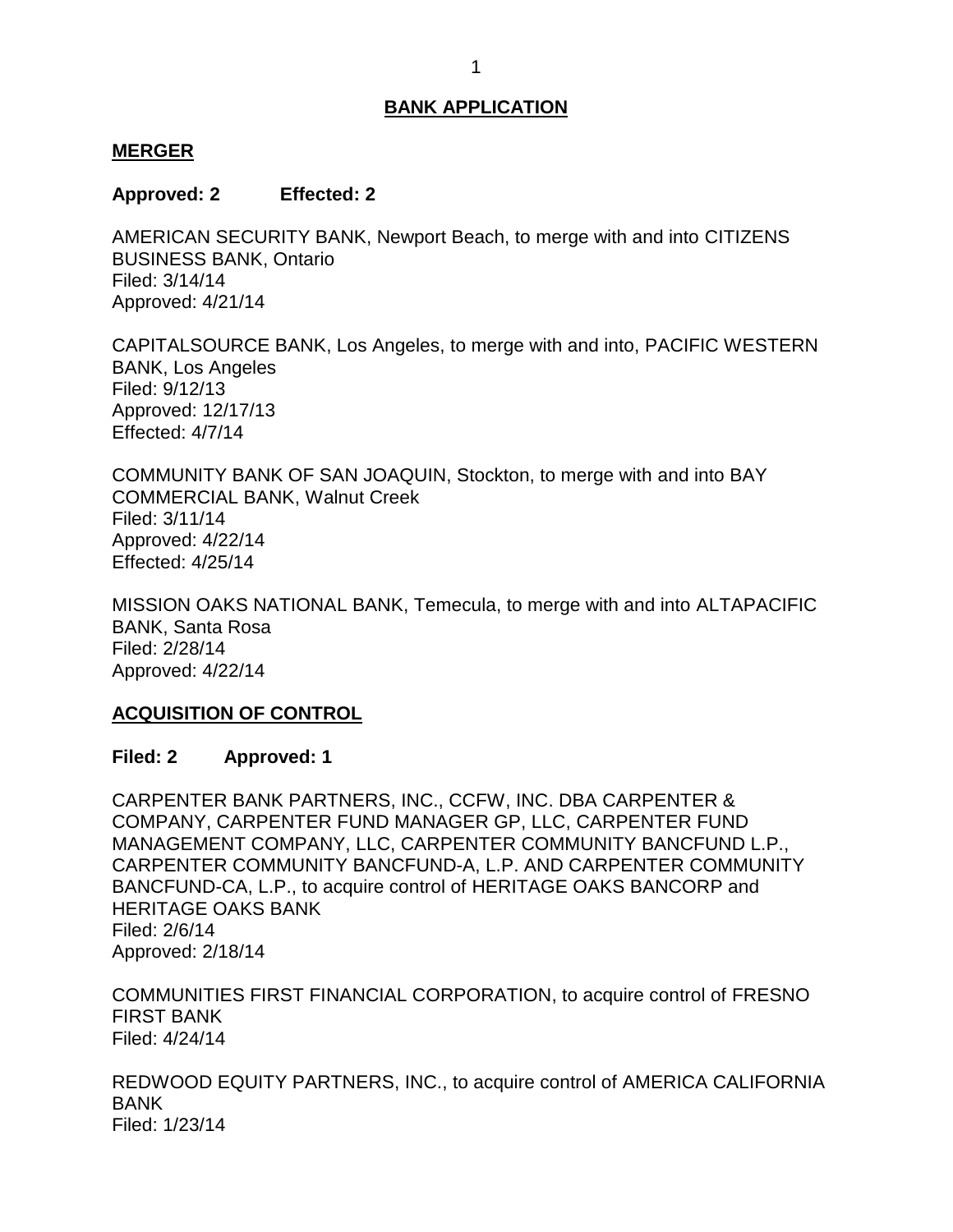## <span id="page-2-0"></span> **CONVERSION TO STATE CHARTER**

### **Filed: 1**

 ONE PACIFICCOAST BANK, FSB, to convert to a state-chartered bank under the name ONE PACIFICCOAST BANK Filed: 4/15/14

### **PURCHASE OF PARTIAL BUSINESS UNIT**

### **Filed: 1 Approved: 2**

 AMERICAS UNITED BANK, Glendale, to acquire the Lancaster branch of SILVERGATE BANK, La Jolla Filed: 1/29/14 Approved: 3/10/14

 CATHAY BANK, Los Angeles, to acquire the San Francisco branch of GATEWAY BANK, Oakland Filed: 4/2/14 Approved: 4/4/14

 GRANDPOINT BANK, Los Angeles, to acquire the banking business of WEDBUSH BANK, Los Angeles Filed: 3/7/14

### **NEW BRANCH**

**No Objection: 2 Opened: 1** 

 FARMERS & MERCHANTS BANK OF CENTRAL CALIFORNIA #2 Park Plaza, Suite 175, Irvine, Orange County No Objection: 11/25/13

 FARMERS & MERCHANTS BANK OF CENTRAL CALIFORNIA 1521 N. Carpenter Road, Building G, Modesto, Stanislaus County No Objection: 11/25/13

 18253 Colima Road, Rowland Heights, Los Angeles County PACIFIC ALLIANCE BANK Opened: 4/29/14

### **NEW FACILITY**

### **Opened: 2**

 50 California Street, San Francisco, San Francisco County OPUS BANK Opened: 4/7/14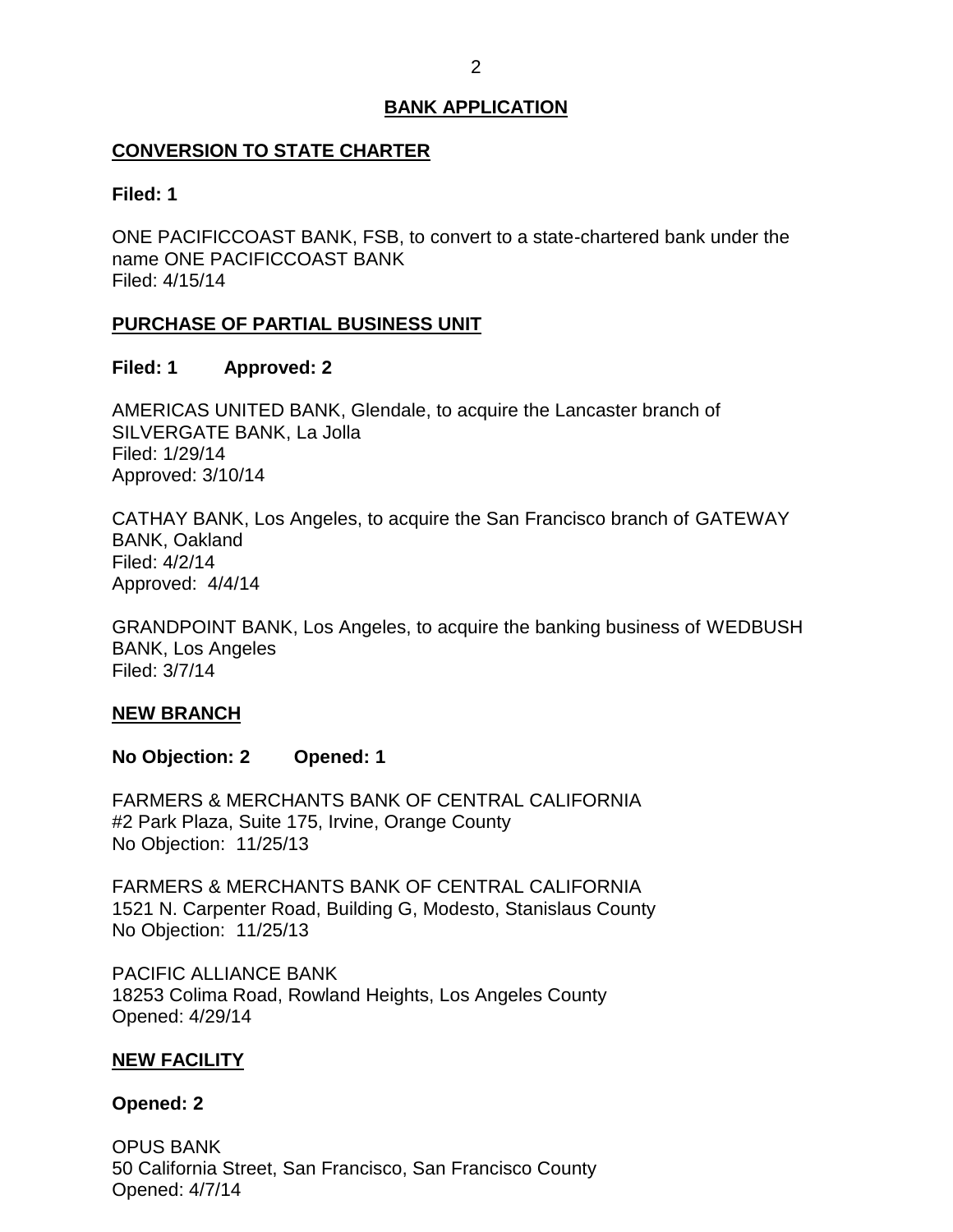## <span id="page-3-0"></span> **NEW FACILITY (Continued)**

SEACOAST COMMERCE BANK

 7220 West Jefferson Avenue, Lakewood, Jefferson County, Colorado Opened: 2/17/14

### **FACILITY RELOCATION**

### **Effected: 1**

PACIFIC WESTERN BANK

 From 8105 Irvine Center Drive, to 7575 Irvine Center Drive, Irvine, Orange County Effected: 4/28/14

### **DISCONTINUANCE OF BRANCH OFFICE**

**No Objection: 35 Discontinued: 4** 

BANK OF THE WEST

- One Front Street, San Francisco, San Francisco County, California
- 3305 Broadway, Oakland, Alameda County, California
- 891 Loring Avenue, Crockett, Contra Costa County, California
- 4932 Pacific Avenue, Stockton, San Joaquin County, California
- 7810 Thornton Road, Stockton, San Joaquin County, California
- 2210 Business Circle, San Jose, Santa Clara County, California
- 19953 Rinaldi, Porter Ranch, Los Angeles County, California
- 501 W. Hampden Avenue, Englewood, Arapahoe County, Colorado
- 401 E. Main Street, Montrose, Montrose County, Colorado
- 3730 Williams Boulevard SW, Cedar Rapids, Linn County, Iowa
- 1435 White Oak Drive, Chaska, Carver County, Minnesota
- 17533 Cedar Avenue, Lakeville, Dakota County, Minnesota
- 505 Galvin Road North, Bellevue, Sarpy County, Nebraska
- 1422 Carlisle Boulevard NE, Albuquerque, Bernalillo County, New Mexico No Objection: 4/3/14

### BBCN BANK

- 3581 El Camino Real, Santa Clara, Santa Clara County
- 21080 Golden Spring Drive, Diamond Bar, Los Angeles County
- 31217 Pacific Highway South, Federal Way, King County, Washington
- 1155 N. 130<sup>th</sup> Street, Seattle, King County, Washington No Objection: 6/19/13

CALIFORNIA BANK & TRUST

 1331 Broadway, Sacramento, Sacramento County No Objection: 4/21/14

 CITIZENS BUSINESS BANK 3439 Brookside Road, Stockton, San Joaquin County No Objection: 11/8/13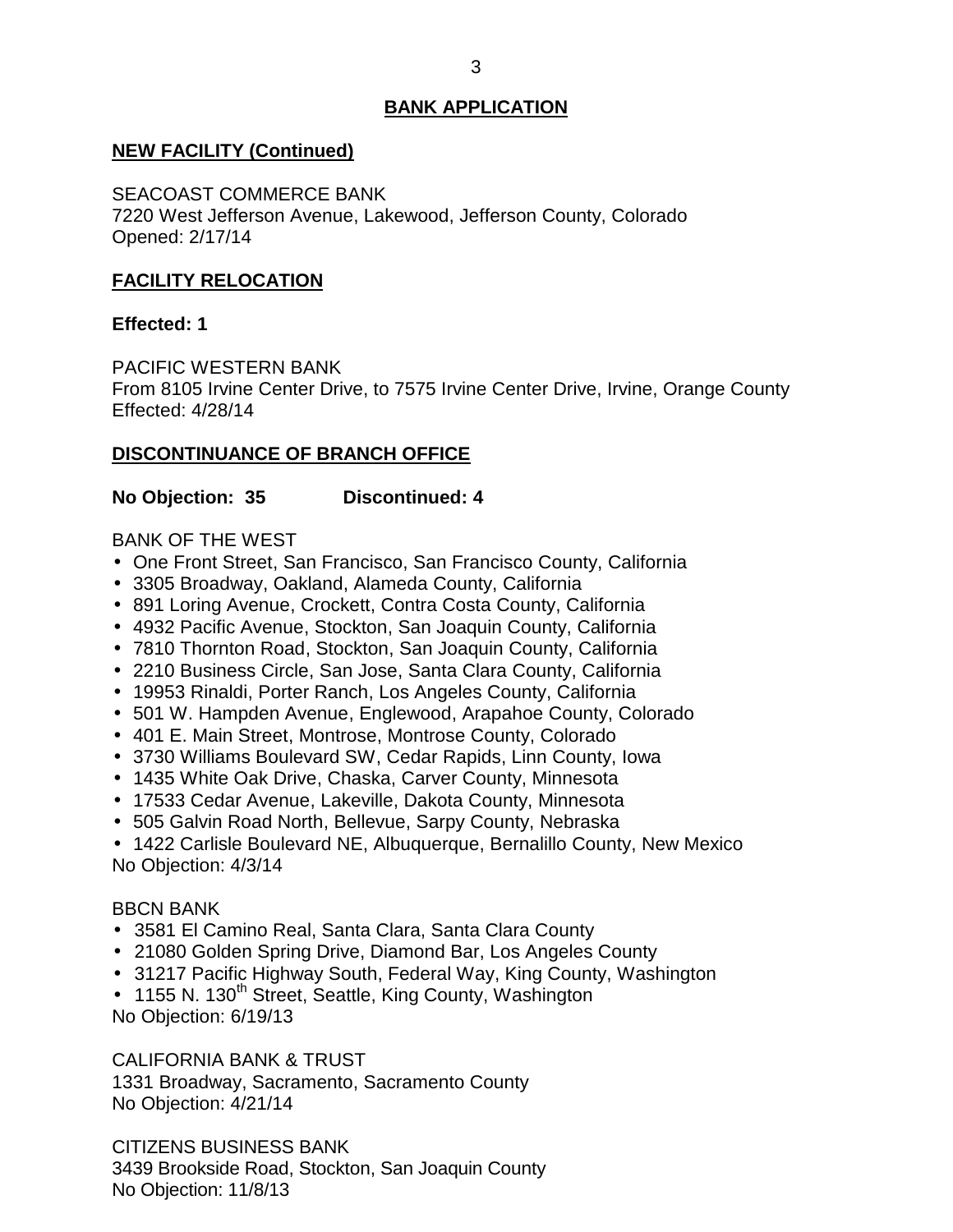#### **DISCONTINUANCE OF BRANCH OFFICE (Continued)**

EAST WEST BANK

- 2000 Van Ness, San Francisco, San Francisco County
- 17530 E. Colima Road, Rowland Heights, Los Angeles County
- 43 E. 3rd Avenue, San Mateo, San Mateo County
- 15345 Culver Drive, Irvine, Orange County
- 3212 N. Jupiter Road, Garland, Dallas County, Texas
- 6588 Corporate Drive, Houston, Harris County, Texas No Objection: 1/27/14

 3632 East Valley Boulevard, Rosemead, Los Angeles County No Objection: 4/15/14 EAST WEST BANK

 FARMERS & MERCHANTS BANK OF CENTRAL CALIFORNIA 901 N. Carpenter Road, Modesto, Stanislaus County No Objection: 11/25/13

 157 North McDowell Boulevard, Petaluma, Sonoma County FIRST COMMUNITY BANK No Objection: 1/24/14

 1515 Shasta Drive, Davis, Yolo County No Objection: 3/24/14 FIRST NORTHERN BANK OF DIXON

 18645 East Gale Avenue, Suite 110, City of Industry, Los Angeles County No Objection: 4/24/14 MANUFACTURERS BANK

SUNWEST BANK

- 822 N. Humphreys Street, Flagstaff, Coconino County, Arizona
- 1750 S. Woodlands Village Bl., Flagstaff, Coconino County, Arizona No Objection: 3/6/14

 999 Main Street, Boise, Ada County, Idaho No Objection: 3/6/14 SUNWEST BANK

 110 Hartnell Avenue, Redding, Shasta County TRI COUNTIES BANK No Objection: 1/27/14 Discontinued: 4/28/14

 2054 Nevada City Hwy, Grass Valley, Nevada County No Objection: 4/17/14 TRI COUNTIES BANK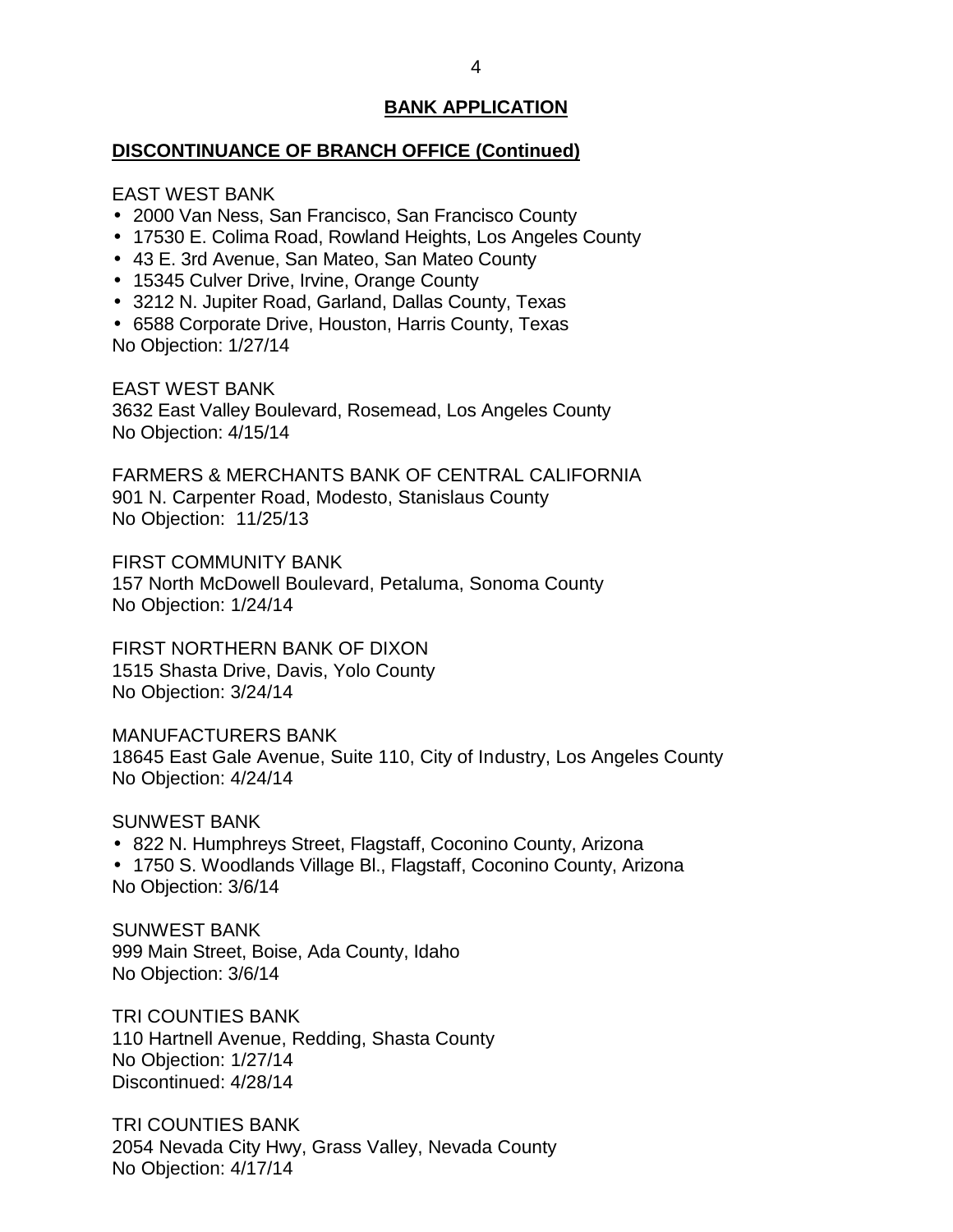### <span id="page-5-0"></span>**DISCONTINUANCE OF BRANCH OFFICE (Continued)**

 WILSHIRE STATE BANK 14561 Red Hill Avenue, Tustin, Orange County 19036 Colima Road, Rowland Heights, Los Angeles County No Objection: 1/13/14 Discontinued: 4/5/14

 WILSHIRE STATE BANK 5254 Beach Boulevard, Buena Park, Orange County No Objection: 1/13/14 Discontinued: 2/1/14

### **DISCONTINUANCE OF FACILITY**

**No Objection: 1 Discontinued: 1** 

 BANK OF RIO VISTA 628 Montezuma Street, Rio Vista, Solano County Discontinued: 4/7/14

 EAST WEST BANK Unit 5415, Shun Hing Square, No. 5002 Shennan Road East, Luoho District, Shenzhen, Guangdong Province, China No Objection: 3/26/14

### **INDUSTRIAL BANK APPLICATION**

### **DISCONTINUANCE OF BRANCH OFFICE**

**No Objection: 1** 

 3142 Vista Way, Oceanside, San Diego County No Objection: 3/3/14 COMMUNITY COMMERCE BANK

## **PREMIUM FINANCE COMPANY APPLICATION**

### **NEW PREMIUM FINANCE COMPANY**

**Filed: 1 Approved: 3 Opened: 1** 

 BAIL PREMIUM FINANCING 9025 Wilshire Boulevard, Beverly Hills, Los Angeles Filed: 2/3/14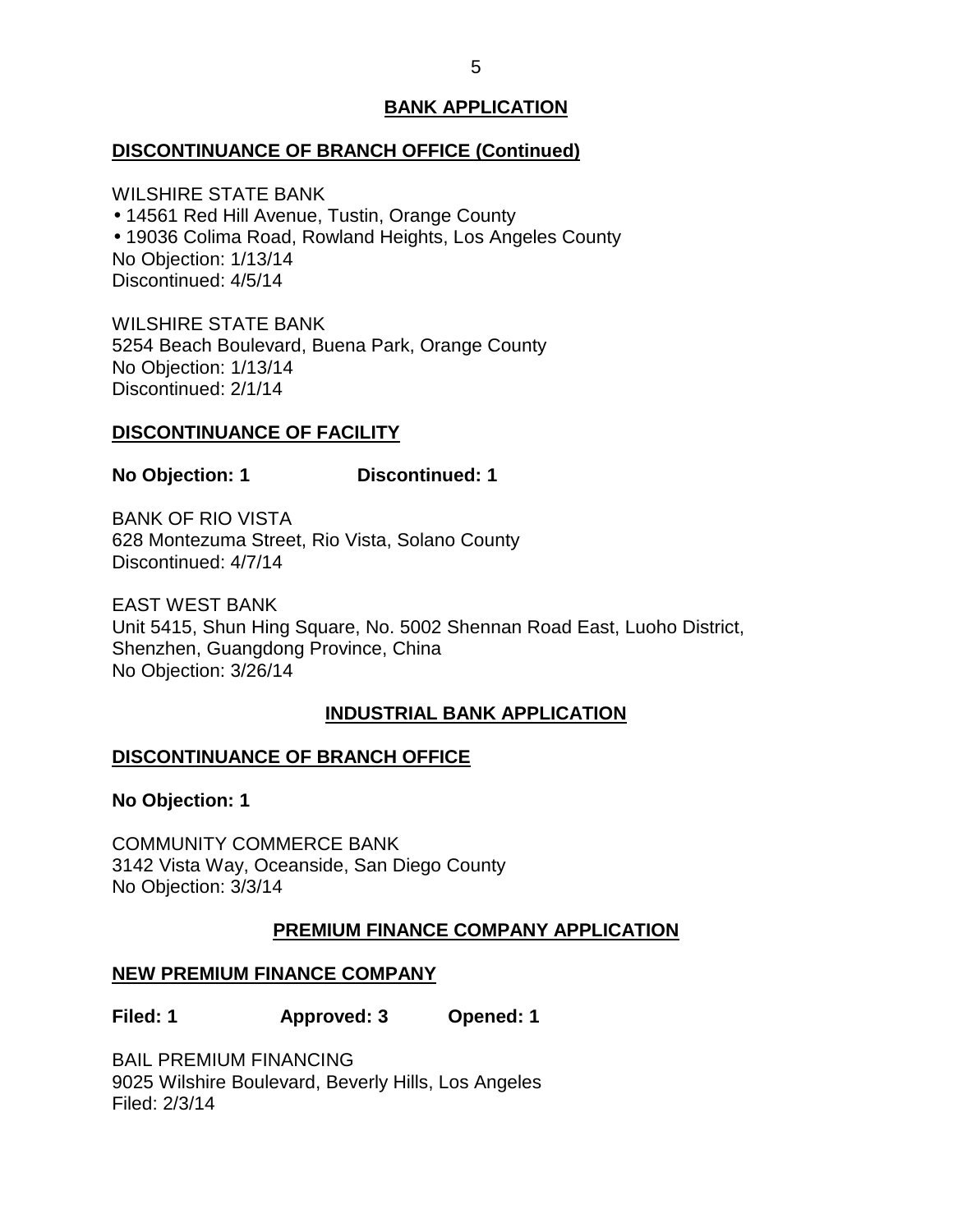## **PREMIUM FINANCE COMPANY APPLICATION**

## <span id="page-6-0"></span> **NEW PREMIUM FINANCE COMPANY (Continued)**

 DELTA PREMIUM FINANCING, INC. 660 Newport Center Drive, Newport Beach, Orange County Filed: 12/17/13 Approved: 2/5/14 Opened: 4/15/14

 6010 Commerce Boulevard, Rohnert Park, Sonoma County EVERGUARD FINANCIAL SERVICES OF CALIFORNIA, INC. Filed: 3/26/13 Approved: 4/23/13

 OMNISURE GROUP PFCA, INC. 818 West Seventh Street, Los Angeles, Los Angeles County Filed: 2/10/14 Approved: 2/24/14

 US PREMIUM FINANCE HOLDINGS, INC. 2201 Lakewood Boulevard, Long Beach, Los Angeles County Filed: 1/23/14 Approved: 3/12/14

## **TRUST COMPANY APPLICATION**

### **ACQUISITION OF CONTROL**

### **Approved: 1**

 MARC J. REBBOAH, to acquire control of ENTERPRISE TRUST & INVESTMENT **COMPANY** Filed: 12/17/13 Approved: 2/21/14

### **FOREIGN (OTHER NATION) BANK APPLICATION**

### **NEW OFFICE**

#### **Filed: 1 Approved: 1**

 City of Beverly Hills, Los Angeles County (Representative Office) BANK HAPOALIM B.M. Filed: 4/25/14

 City and County of Los Angeles (Representative Office) **NATIXIS** Filed: 2/11/14 Approved: 4/14/14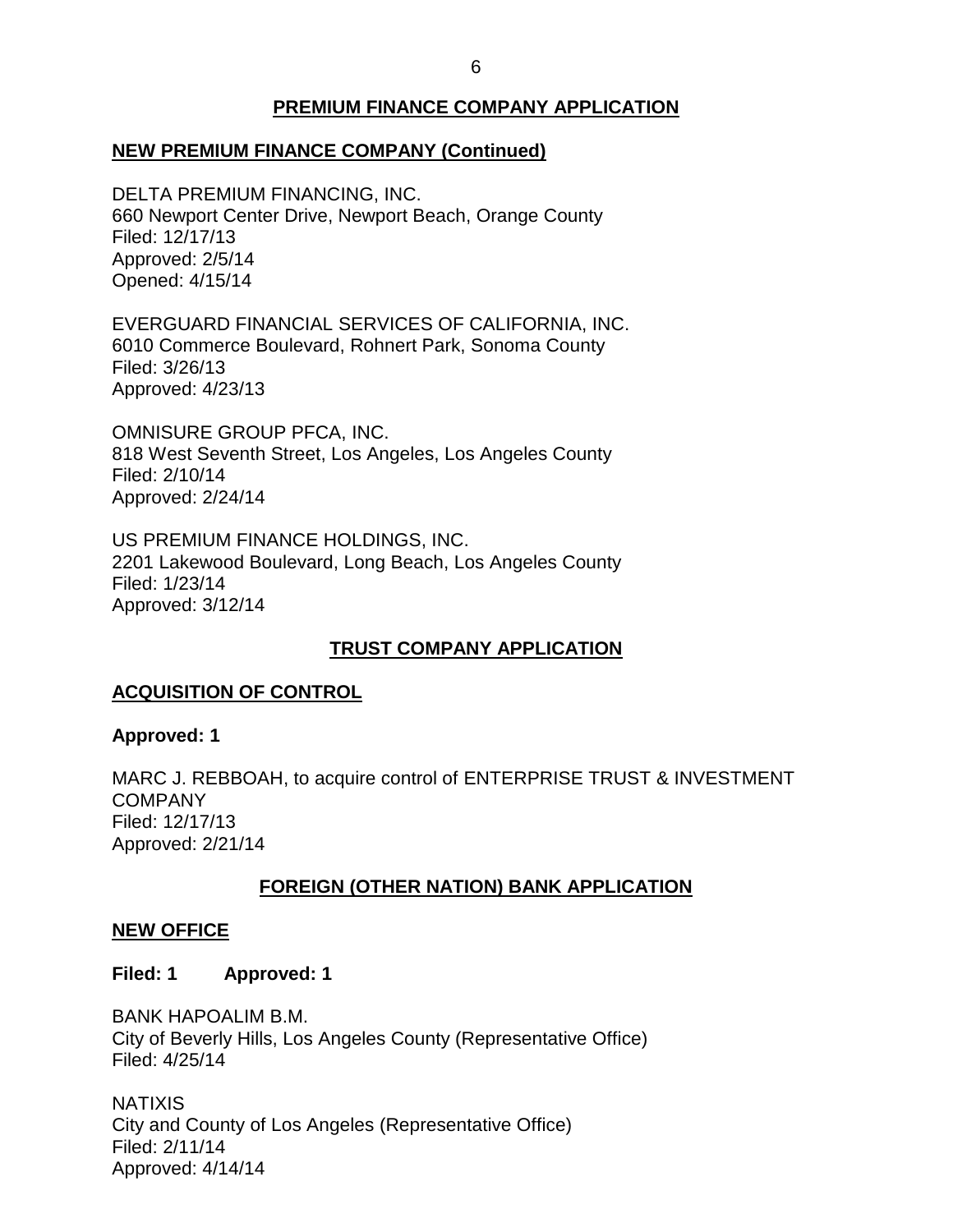## **FOREIGN (OTHER NATION) BANK APPLICATION**

## <span id="page-7-0"></span> **NEW OFFICE (Continued)**

 TAIPEI FUBON COMMERCIAL BANK CO., LTD. City of San Jose, County of Santa Clara (Representative Office) Filed: 11/18/13 Approved: 1/13/14

## **FOREIGN (OTHER STATE) BANK APPLICATION**

### **NEW FACILITY**

## **Approved: 1 No Objection: 5**

 Universal City Plaza, Universal City, Los Angeles County (Facility – Insured Industrial AMERICAN EXPRESS CENTURION BANK Bank) No Objection: 9/16/13

 RELIANCE TRUST COMPANY OF DELAWARE 444 South Flower Street, Los Angeles, Los Angeles County (Facility – Uninsured Trust Company) Filed: 3/18/13 Approved: 3/25/14

UBS BANK USA

- 555 California Street, City of San Francisco, County of San Francisco (Facility Insured Bank)
- 2029 Century Park East, City of Century City, County of Los Angeles
- 301 East Ocean Boulevard, City of Long Beach, County of Los Angeles
- 725 S. Figueroa Street, City of Los Angeles, County of Los Angeles No Objection: 12/10/12

## **CREDIT UNION APPLICATION**

### **MERGER**

### **Filed: 3 Effected: 2**

 GOLDEN WEST CITIES FEDERAL CREDIT UNION, Garden Grove, to merge with and into CREDIT UNION OF SOUTHERN CALIFORNIA, Brea Filed: 10/28/13 Approved: 4/1/14 Effected: 4/1/14

 NBC UNIVERSAL EMPLOYEES FEDERAL CREDIT UNION, Burbank, to merge with and into PREMIER AMERICA CREDIT UNION, Chatsworth Filed: 2/5/14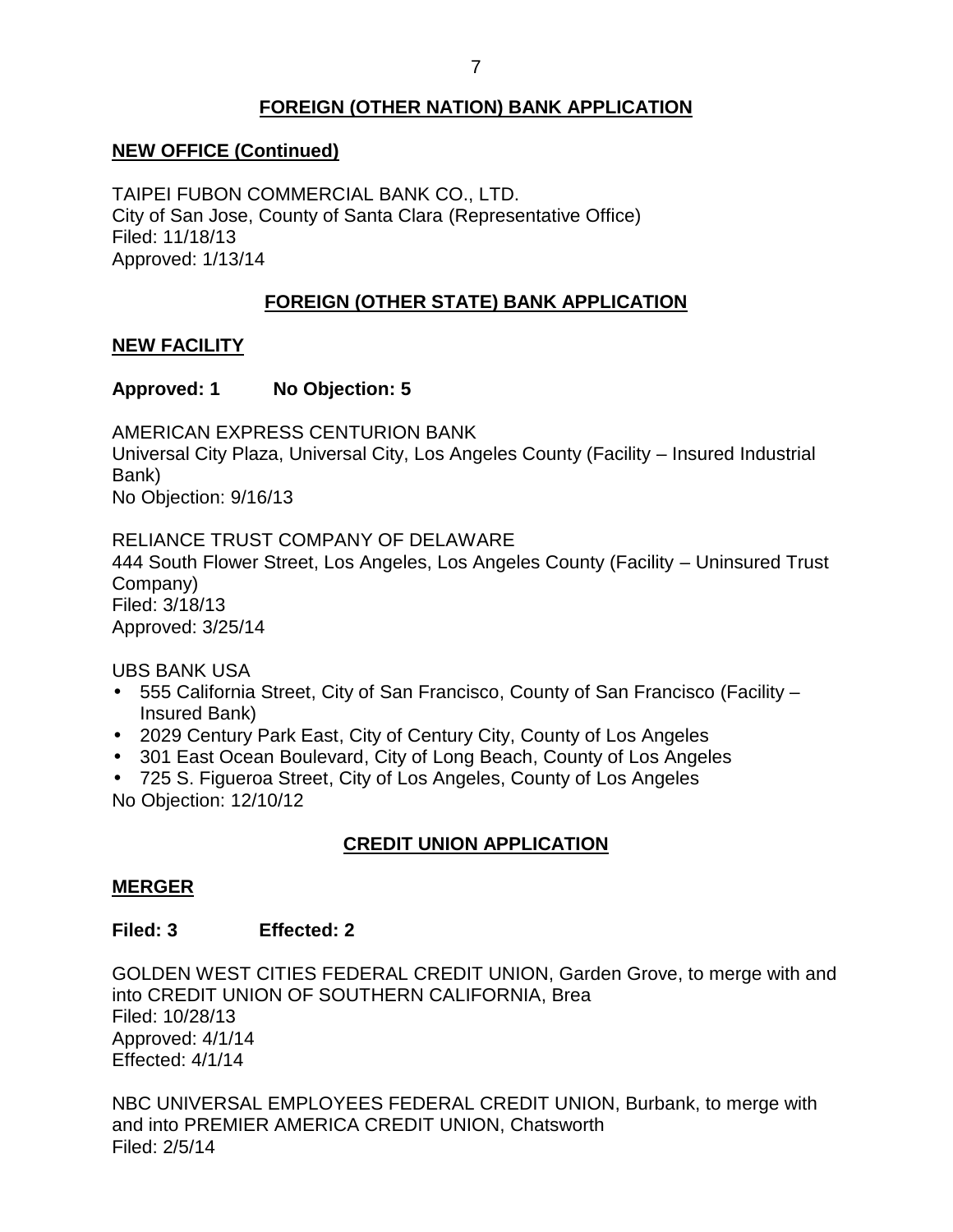### **CREDIT UNION APPLICATION**

### <span id="page-8-0"></span>**MERGER (Continued)**

 NORTH HOLLYWOOD FEDERAL CREDIT UNION, North Hollywood, to merge with SOUTHERN CALIFORNIA POSTAL CREDIT UNION, Long Beach Filed: 1/14/14 Approved: 4/30/14 Effected: 4/30/14

 SOUTH WESTERN FEDERAL CREDIT UNION, La Habra, to merge with and into Filed: 3/10/14 CREDIT UNION OF SOUTHERN CALIFORNIA, BREA

 WESTSIDE EMPLOYEES FEDERAL CREDIT UNION, Santa Monica, to merge with and into, SOUTHLAND CREDIT UNION, Los Alamitos Filed: 1/23/14

## **CONVERSION TO STATE CHARTER**

### **Filed: 1**

 COASTHILLS FEDERAL CREDIT UNION, Lompoc, to convert to a state-chartered credit union under the name COASTHILLS CREDIT UNION Filed: 1/24/14

### **CHANGE OF NAME**

### **Approved: 1**

 SOUTHERN CALIFORNIA POSTAL CREDIT UNION, to change its name to POSTCITY FINANCIAL CREDIT UNION Filed: 3/18/14 Approved: 4/1/14

### **MONEY TRANSMITTER APPLICATION**

#### **NEW TRANSMITTER**

 **Filed: 7 Approved: 3 License Issued: 2** 

BANCBOX, INC. Filed: 12/3/13

BLACKHAWK NETWORK CALIFORNIA, INC. Filed: 10/17/13 Approved: 2/28/14 License Issued: 4/23/14

 HSI USA INC., AKA HYPERWALLET Filed: 1/6/14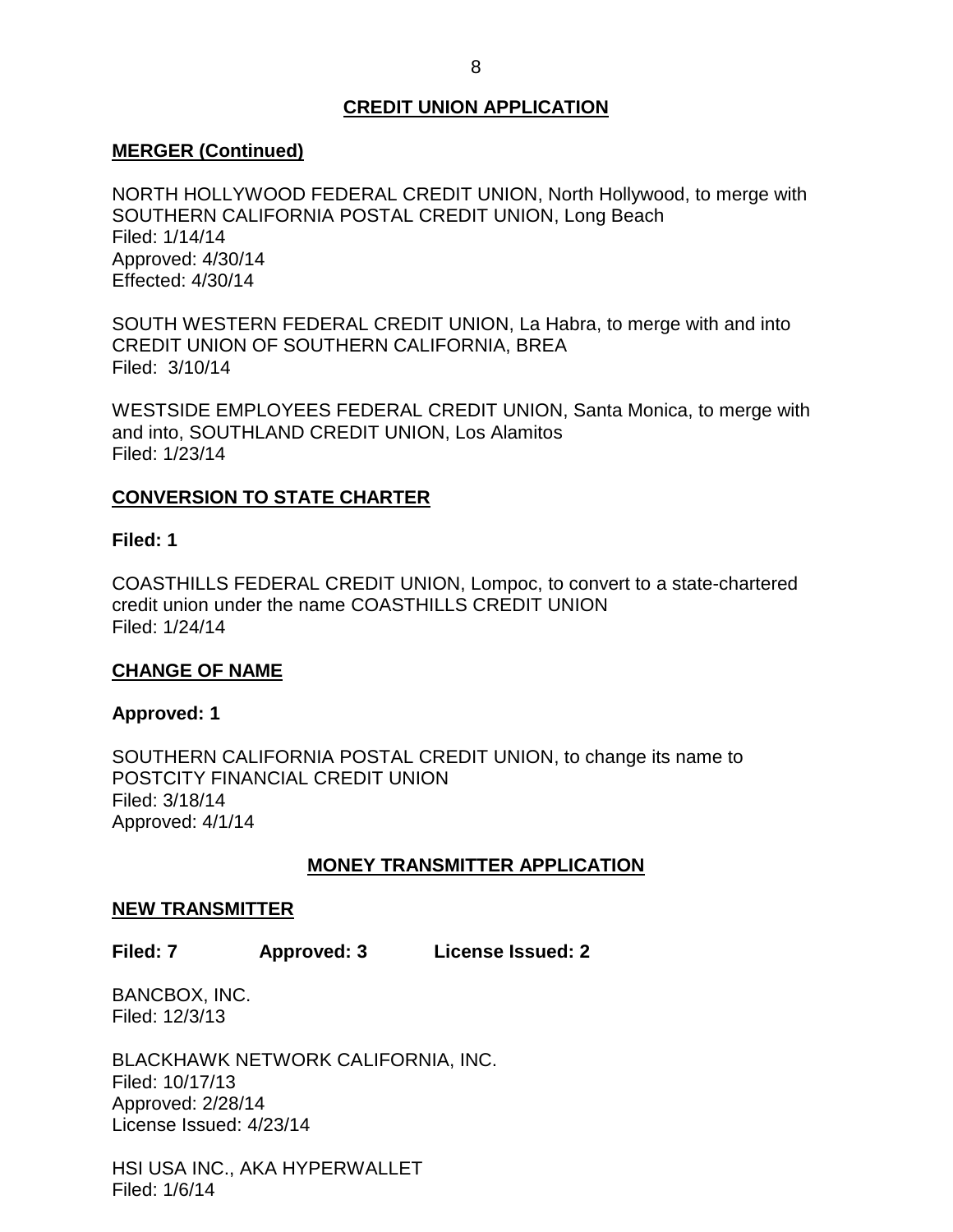### **MONEY TRANSMITTER APPLICATION**

#### <span id="page-9-0"></span>**NEW TRANSMITTER (Continued)**

 INTUIT PAYROLL SERVICES, LLC Filed: 6/3/13

KUAPAY, INC. Filed: 5/24/13

LIBERTADCARD, INC. Filed: 5/13/11 Approved: 11/15/11

MONEYTUN LLC Filed: 1/6/14

OBOPAY, INC. Filed: 6/28/11 Approved: 9/19/12

 PAYMENTS SUB, INC. Filed: 8/27/13 Approved: 2/28/14

 PAYNEARME MT, INC. License Issued: 4/7/14 Filed: 11/14/12 Approved: 6/27/13

TRANSFERMATE INC. Filed: 9/11/13

ZENPAY, INC. Filed: 4/2/14

#### **ACQUISITION OF CONTROL**

### **Filed: 2 Approved: 1**

 ACI WORLDWIDE, INC., to acquire control of OFFICIAL PAYMENTS CORPORATION Filed: 11/14/13

 EBAY, INC. and PAYPAL, INC., to acquire control of VENMO, INC. Filed: 10/11/13 Approved: 12/11/13

 LBC EXPRESS INC., a Philippine based company, to acquire control of LBC HOLDINGS USA CORPORATION Filed: 3/4/14